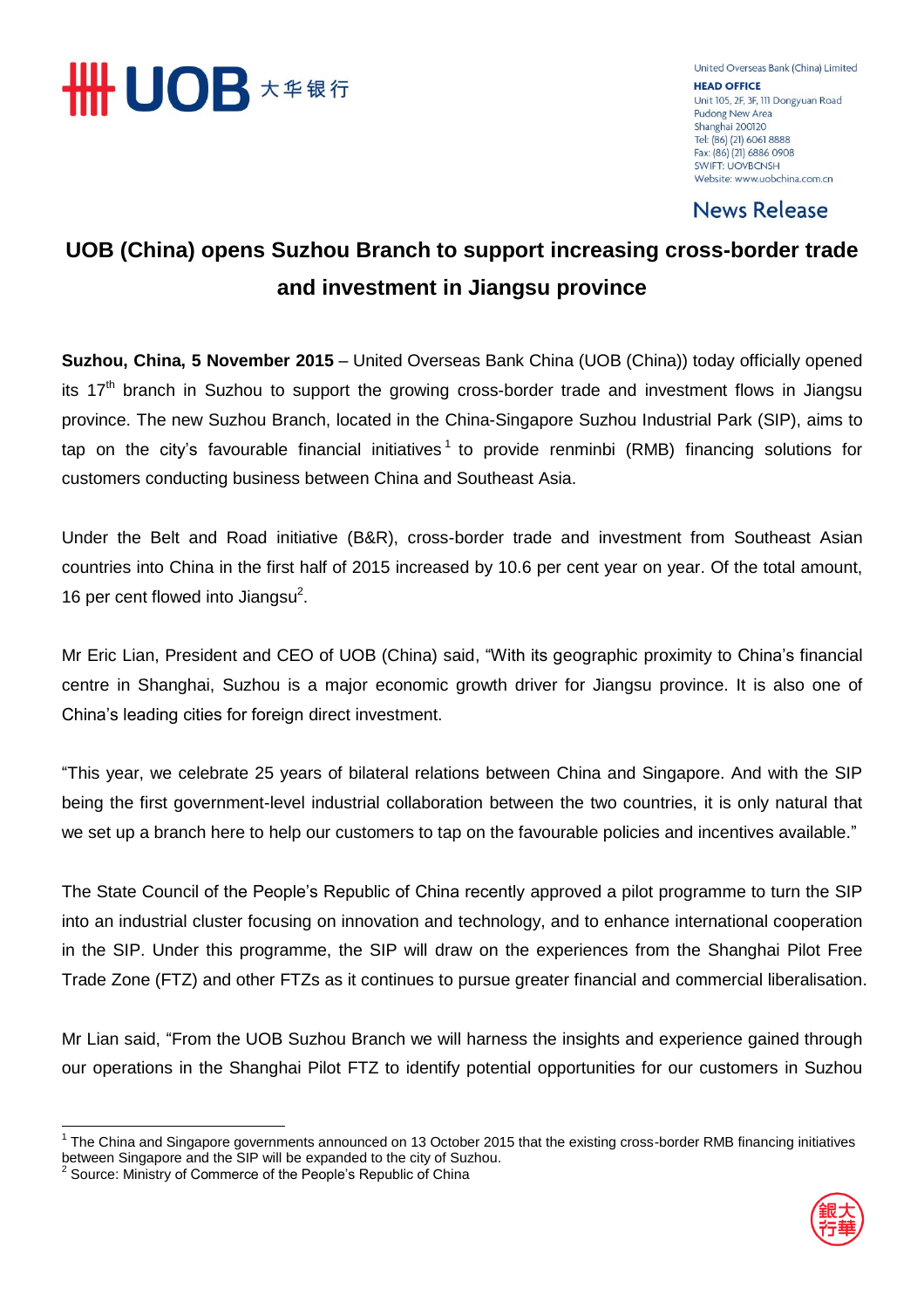

United Overseas Bank (China) Limited **HEAD OFFICE** Unit 105, 2F, 3F, 111 Dongyuan Road Pudong New Area Shanghai 200120 Tel: (86) (21) 6061 8888 Fax: (86) (21) 6886 0908 **SWIFT: UOVBCNSH** Website: www.uobchina.com.cn

### **News Release**

and Jiangsu province. We will focus on what our customers most need for their cross-border businesses such as cross-border RMB financing and two-way cash pooling solutions."

One such company to benefit from UOB (China)'s expertise and experience is Parkway (Shanghai) Hospital Management Ltd. (Parkway), which signed a Memorandum of Understanding (MOU) with the Bank to tap on its cross-border RMB capabilities.

Dr Swee Yong Peng, Chief Executive Officer of Parkway, said, "With the opening of the UOB Suzhou Branch, we look forward to deepening our relationship with the Bank to reduce foreign exchange costs and realise cost savings for our cross-border RMB cash management and financing requirements."

### **Helping Jiangsu-based companies seize business opportunities in Southeast Asia**

UOB Suzhou Branch and China Council for the Promotion of International Trade Suzhou (CCPIT Suzhou) also signed an MOU today aimed at helping Suzhou, as well as Jiangsu-based companies seize the business opportunities in Southeast Asia. This agreement is an extension of the MOU that UOB and the CCPIT renewed in 2014<sup>3</sup> to support Chinese companies from the commodities and energy, infrastructure, construction, information technology and manufacturing sectors in their regional expansion. The MOU remains the only MOU that CCPIT has entered into with a bank from Southeast Asia.

Under the terms of the MOU between UOB Suzhou Branch and CCPIT Suzhou, companies based in Jiangsu are able to tap on the strengths of UOB's nine FDI Advisory Units across Asia<sup>4</sup> as they seek regional business expansion.

UOB (China) also signed an MOU with China-Singapore Suzhou Industrial Park Development Group Co., Ltd. (CSSD), the developer of the SIP, to facilitate their business expansion within China and in Singapore.

<sup>4</sup> UOB's FDI Advisory Units are located in mainland China, Hong Kong, India, Indonesia, Malaysia, Myanmar, Singapore, Thailand and Vietnam. Through the FDI Advisory units, companies are able to get assistance from UOB's strategic partners on incorporation, access the Bank's full suite of corporate and commercial banking, and personal banking products and solutions.



 $\overline{\phantom{a}}$  $^3$  During the period of the first MOU signed in 2012, UOB and CCPIT have helped more than 1,000 Chinese companies explore business expansion opportunities in Southeast Asia.<br>4 LIOR's EDL Advisery Million Coutheast Asia.